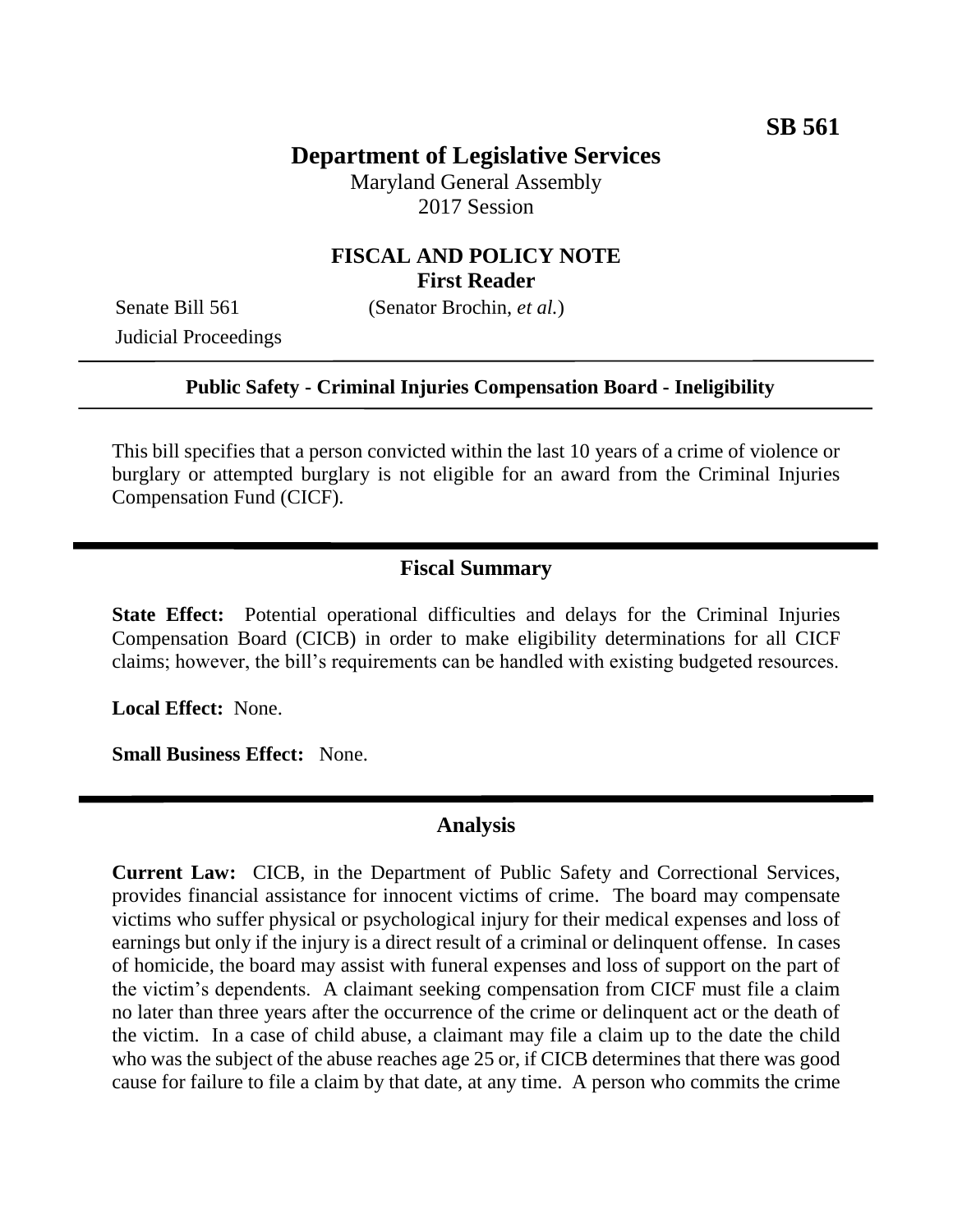or delinquent act that is the basis of a claim, or an accomplice of the person, is not eligible to receive an award.

The board may make an award only if it finds that:

- a crime or delinquent act was committed;
- the crime or delinquent act directly resulted in physical injury to or death of the victim or psychological injury to the victim that necessitated mental health counseling;
- police, other law enforcement, or judicial records show that the crime or delinquent act or the discovery of child abuse was reported to the proper authorities within 48 hours after the occurrence of the crime or delinquent act or the discovery of the child abuse; and
- the victim has cooperated fully with all law enforcement units.

CICB may make an award only if the claimant, as a result of the injury on which the claim is based, has (1) incurred at least \$100 in unreimbursed and unreimbursable expenses or indebtedness reasonably incurred or claimed for specified necessary services or (2) lost at least two continuous weeks' earnings or support. A claim awarded for lost wages may not exceed two-thirds of gross weekly salary or \$668 per week, whichever is greater.

Compensation from the fund may not exceed:

- \$25,000 for a disability-related or dependency-related claim;
- $$45,000$  for a medical claim;
- \$5,000 for each claimant for psychiatric, psychological, or mental health counseling;
- a total of \$45,000, including any subsequent and supplemental awards;
- \$250 for each claimant for repair, replacement, or cleaning of property damaged, soiled, or littered as a result of a crime or law enforcement investigation of a crime; or
- for an award for psychiatric, psychological, or mental health counseling resulting from the death of a victim, \$1,000 for each claimant and \$5,000 for each incident.

An award must be reduced by the amount of any payment received or to be received as a result of the injury (1) from or on behalf of the offender; (2) from any other public or private source, including an award under the Maryland Workers' Compensation Act; (3) from any proceeds of life insurance in excess of \$25,000; or (4) as an emergency award from the board.